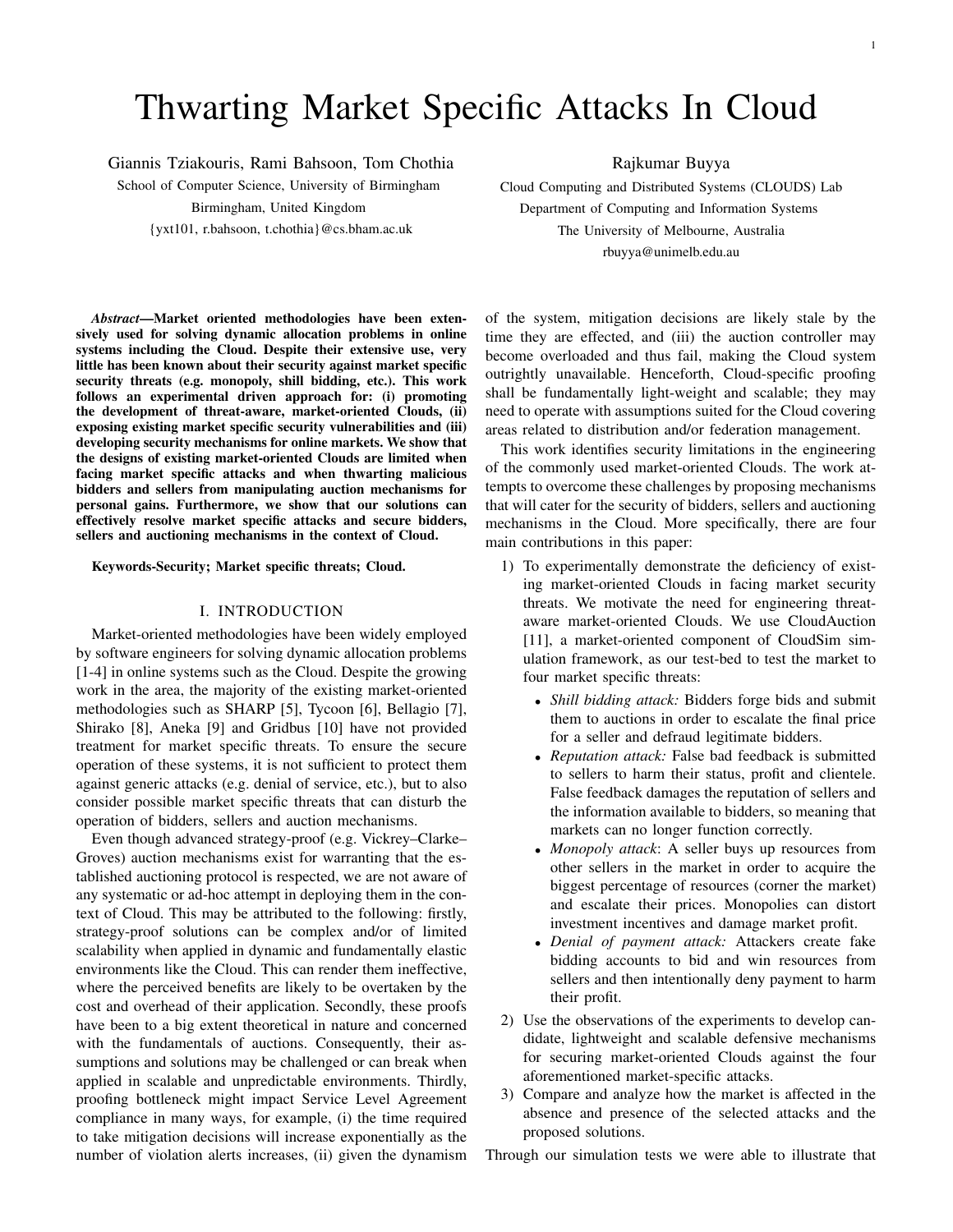market inspired methodologies such as [5-10] have not been designed with market-specific attacks in mind. We have demonstrated that market-specific attacks can significantly affect the operations, costs, profit and utility of both bidders and sellers in a market. Lastly, we have shown that by deploying our candidate solutions it was possible to efficiently counter the selected attacks and cater for a secure market.

The paper is organized as follows. Section II reviews related work. Section III describes the experimental setup and design for testing the resilience of the market in the absence and presence of the selected attacks and their candidate solutions. Section IV concludes with future work.

#### II. RELATED WORK

The existing work on market-oriented Cloud security has primarily focused on improving the anonymity [12-14], confidentiality [15,16] and integrity [17] characteristics of these systems; however it has less considered market-specific threats, which can affect the operation of bidders, sellers and auction mechanisms. Scarce work exists on the analysis and counteraction of shill bidding and reputation attacks in online markets; where no work associated to monopoly and denial of payment attacks were encountered in the context of Cloud.

## *A. Shill Bidding*

The work of Bhargava et al. [18] proposes a shill bidding counteracting algorithm for risk neutral online English auctions. The proposed algorithm uses an equilibrium strategy that maximizes the bidder's utility, holding the bidding strategies of all other bidders fixed. The authors assume that agents bid according to a symmetric strategy that maximizes their utility as it results into Bayes Nash equilibrium.

Kauffman et al. [19] analyze bidding data from Ebay coin auctions to gain insight and counter reverse price shill bidding. To identify shill bidding the authors analyze the following attributes: ratio of number of auctions with questionable bids compared to the total number of auctions held by a seller; the experience level of the seller; the seller's reputation; the starting bid in an auction; duration of an auction; and the coin value.

The work of Threvathan et al. [20] presents an algorithm that detects shill bidding in English auctions. The algorithm observes bidding patterns over a series of auctions, providing each bidder a score indicating the likelihood of their potential involvement in shill behavior. The assigned score is determined by analyzing the following bidding characteristics: seller received bids; bidding frequency; number of won auctions; time of bid submission; and bidding price.

The existing work on shill bidding restricts its application to simplistic e-commerce markets, that trade single items and utilize the English auction model. Contrary, market-oriented Clouds often necessitate the utilization of combinatorial auctions to allocate bundles of services and resources to bidders, which is not addressed by existing literature. Furthermore, the majority of the existing work assumes that the operating environment is semi-trusted with bidders that operate in a symmetric fashion, which does not hold for heterogeneous, shared and dynamic environments such as the Cloud.

## *B. Reputation Attack*

FIRE reputation system [21] computes a trust metric for each user in a market by classifying trust information into: direct experience, witness information, role based rules and third party referrals. It then filters out and penalizes inaccurate opinions. FIRE uses an inaccuracy tolerance threshold to specify the maximal permitted differences between the actual performance and witness rating. In order to operate, FIRE requires data from multiple sources, which in Cloud can be proven complex due to absence of third party referrals and user refusal to provide data.

Sharma et al. [22] demonstrate a reputation system with a built-in attack resilience for markets. The proposed framework reduces the incentive for dishonest behavior and minimizes harm in case of attacks by dishonest bidders. This is achieved by: (i) setting reputation and dis-reputation thresholds for sellers and advisors; (ii) introducing effective reputation value increase/decrease factor; and (iii) reducing the incentive for change-in-identity. An increase in transnational experience leads to an increased weight-age of individual reputation. Fraudulent sellers are penalized with a vast drop of their reputation which results into the quick detection of fraudulent behavior.

TRAVOS [23] is a reputation system that uses Bayesian probability to compute the trust of an agent by analyzing the past experience between two agents. To remove unfair opinions TRAVOS estimates the accuracy of reputation advice based on the number of valid and invalid advice submitted by an agent in the past. TRAVOS assumes that sellers act consistently which may not be the case.

Reputation model Trunits [24] is founded on the accumulation of trust units (trunits). A seller must possess sufficient trunits before performing a transaction. To engage in a transaction, a seller must risk a particular quantity of trunits. After a transaction, if a buyer is satisfied, the seller gets more trunits, otherwise it loses the risked trunits.

Beta Reputation System (BRS) [25] estimates the reputation of sellers by using the beta probability density function. It combines the ratings of a seller being provided with multiple advisors by accumulating the number of good and bad ratings. To handle unfair opinions, BRS filters out ratings that are not in the majority. BRS can be proven effective only when the majority of the ratings are fair.

## III. EXPERIMENTAL SETUP AND DESIGN

We testify our hypothesis that market-oriented Clouds are unsecured against the four selected market specific attacks. More specifically, our experiments allow us to answer the following questions: (i) how is the utility of bidders and sellers affected by the deployed attacks? (ii) how is CloudAuction's combinatorial double auction mechanism affected by these attacks? (iii) can online markets that are vulnerable to market specific attacks pose as dependable solutions? and (iv) can our candidate solutions resolve the selected attacks and secure the market?

For the purposes of our experiments we make two assumptions concerning the market environment: we operate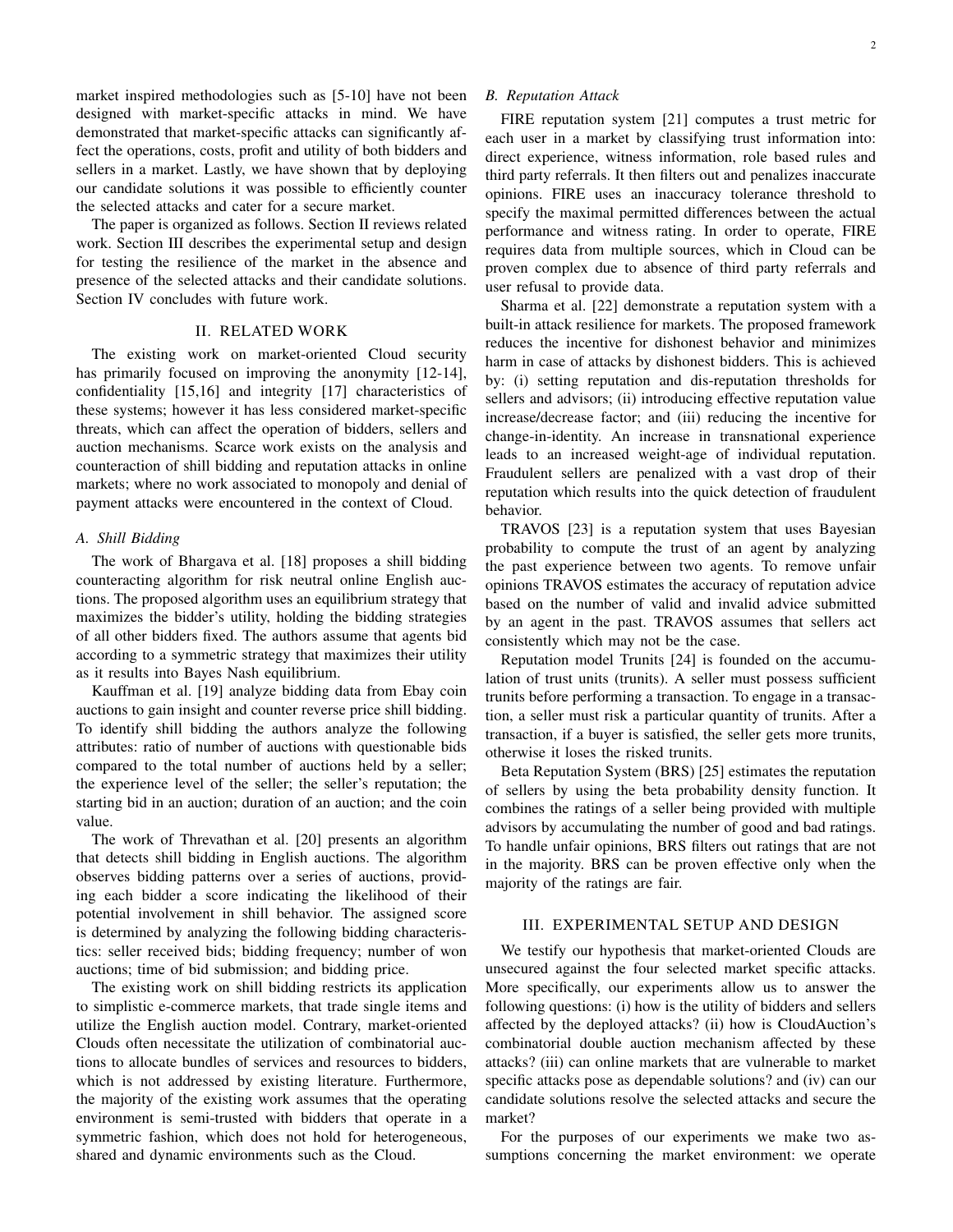in a regulated market-oriented Cloud that restricts users and vendors from acting maliciously; and the market auctioneer is able to monitor the behavior of vendors and buyers within the market in order to identify and eliminate malicious behavior. To assert our hypothesis we utilize CloudAuction as our testbed. Observations of the experiments were used to develop defensive mechanisms for securing market-oriented Clouds against the selected attacks. We report on the added value of introducing our candidate defensive mechanisms for securing the market. The source code of the developed attacks and solutions can be found in: *github.com/GiannisT/MarketAttacks*.

## *A. Experimental Setup*

*1) CloudSim Framework and CloudAuction Component:* CloudSim [11] is a framework for modeling and simulating Cloud computing infrastructures and services. It enables the simulation of: (i) large-scale Cloud environments on a single physical computing node, (ii) service brokers, (iii) service provisioning, (iv) allocation policies, (v) network connections among the simulated system elements and (vi) a federated Cloud environment that inter-networks resources from private and public domains. CloudSim facilitates a visualization engine that aids in the creation and management of multiple, co-hosted virtualized services. CloudAuction component [11] is an extension of the Cloudsim framework which enables the system to handle auction-based services. CloudAuction simulates a market-oriented Cloud in which a varied number of Datacenters (sellers) and Databrokers (bidders) trade their resources (RAM, bandwidth and CPU MIPS) with the assistance of a combinatorial double auction mechanism.

Combinatorial auctions [26], refer to auctions of multiple goods, as opposed to single auctions. In combinatorial double auctions there are X items  $x_1, \ldots, x_n$ , m bidders and k sellers. Bidder *i* has (true) reservation value  $P_i$  per unit for a bundle of items  $S_i \subseteq \{x_1, \dots, x_n\}$ , and submits a bid  $B_i$  that demands up to  $D_i$  units of the bundle  $S_i$ , such as  $B_i\{P_i, D_i, S_i\}$ . On the other hand, each seller  $j$  forms and submits an ask  $Aj$ that has  $C_j$  as the unit cost and offers to sell up to  $S_j$  units of  $x_j$  at a unit price of  $F_j$ , such as  $A_j\{S_j, x_j, F_j\}$ . In each auction round, all bids and asks are simultaneously submitted to the auctioneer for auctioning. The auctioneer sorts bids in a descending price order  $B_1 \geq B_2 \geq \ldots \geq B_n$  and asks in an ascending price order  $A_1 \geq A_2 \geq ... \geq A_n$ , where a subset  $h$  of them are used for auctioning.  $h$  is the largest index such that  $B_m \geq A_k$ . The subset of the selected bids  $(q \subseteq B_n)$ and asks ( $z \subseteq A_n$ ) are in the price range of  $[\max(A_h, B_h +$ 1),  $\min(B_h, A_h + 1)$  which results in an equilibrium price as both demand and supply is  $h$ . To match the selected asks and bids the auctioning mechanism first ensures that bids are matched with asks up to their maximum demand  $(D_i < S_j)$ and that asks are matched with bids up to their maximum supply  $(S_i < D_i)$ . Finally, a settlement price is calculated by deriving the average of the selected bid and ask prices and then the average of the two (Equ.1). All sellers who asked less than the settlement price sell and all bidders who bid more than that price buy resources at the settlement price.

$$
AVG(\frac{\sum_{i=1}^{q} D_i \times P_i}{q} + \frac{\sum_{j=1}^{z} S_j \times F_j}{z})
$$
 (1)

As Cloud users often require the composition and allocation of diverse resources and services, supplied by different sellers in a market, it is essential to utilize combinatorial auctions. Single item auctions can be proven insufficient, time consuming and expensive as Cloud users need to submit multiple bids to acquire different resources and services.

*2) Why Use CloudSim Simulation Framework:* The development of real test-beds limit the experiment to the scale of the test-bed and make the reproduction of results difficult. Furthermore, the creation of real test-beds introduce lowlevel tasks, such as setting up basic hardware and software, which is time and money consuming. Additionally, attributes such as allocation and provisioning algorithms are beyond the control of developers in real life markets, which restricts the experiment and its outcomes. A suitable alternative is the utilization of simulation tools, which allows the evaluation of hypothesis in an environment where one can reproduce tests. Furthermore, the development of simulation frameworks enable users to test their services/resources in a repeatable and controllable environment free of cost. At the provider side, simulation environments allow the evaluation of different resource leasing scenarios under varying loads and pricing distributions [11]. Added, simulation tools allow for the homogeneous quantification of results as they are architecture imperative, where real life market-oriented Clouds have their own composition and deployment requirements. To test our hypothesis we have selected CloudSim tool as our test-bed, due to its plethora recognition from academia and industry.

## *B. Experimental Design*

We describe the use of CloudAuction to test our hypothesis. We report on the effects of each market specific attack and solution on the operation of sellers, bidders and the combinatorial double auction mechanism. The market parameters (e.g. number of Databroker, detection thresholds, etc.) used for our experiments are tailored according to the idiosyncrasies and characteristics of each attack/solution. The selected parameters allowed our defensive mechanisms to attain the highest detection and lowest false positive and false negative rates. We may note that these parameters are flexible thresholds, which can be set by the auctioneer according to the needs of the market. Unfortunately, it is impossible for us to establish a set of optimal thresholds for the parameters of our defensive mechanisms. This is due to the diverse composition of markets and the environments they operate in, which render these parameters case specific. One possible method to overcome this problem is to test the sensitivity of our defensive mechanisms by altering the thresholds, until the required results are witnessed.

#### *1) Shill Bidding:*

*Shill Bidding Attack On CloudAuction:* To test CloudAuction market to shill bidders we have simulated 3 Datacenters and a varying number of Databrokers (between 5-220) and assessed how the increase in the number of shill bidders can affect the average accumulated profit margin of sellers in the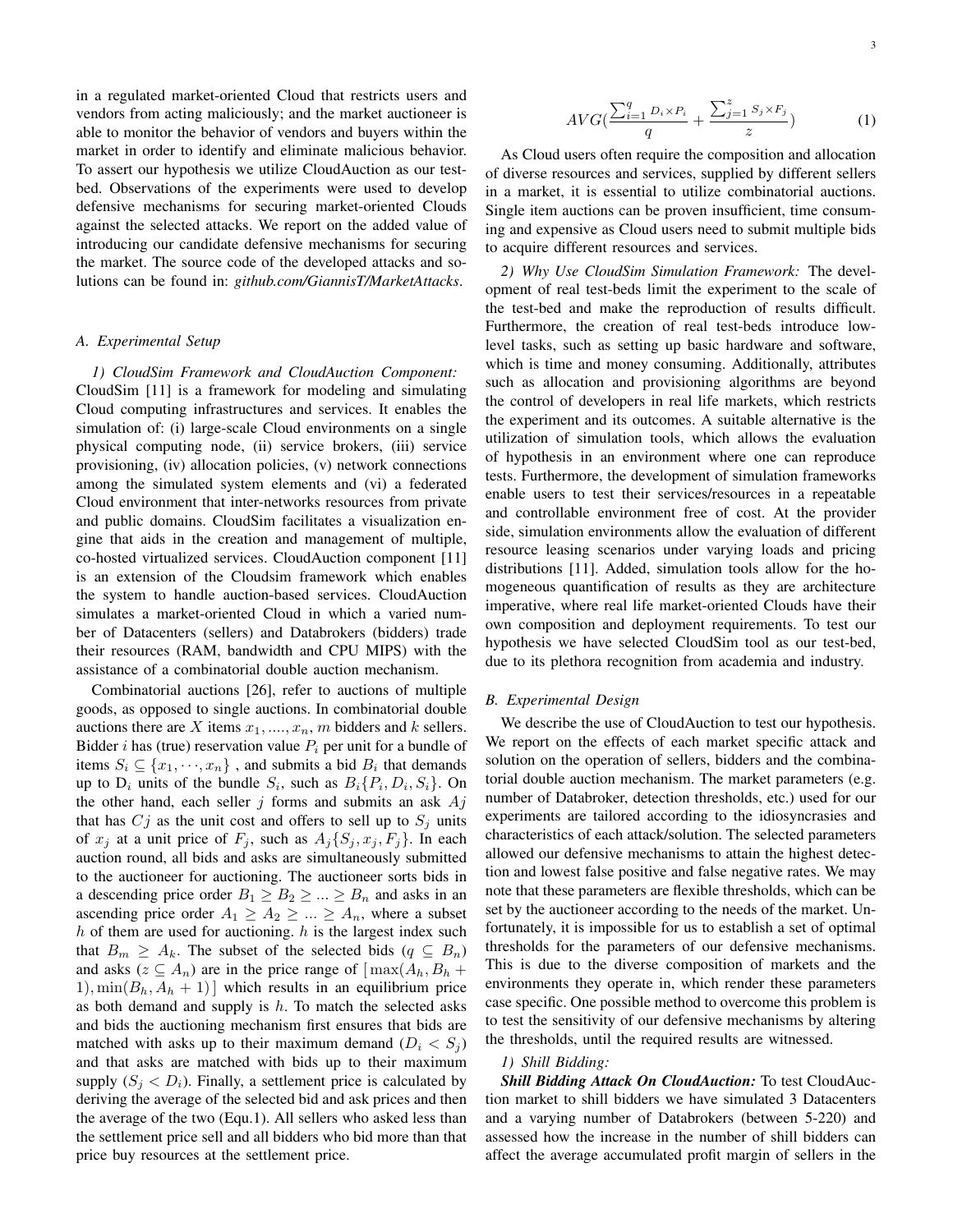market. At the beginning of each auction round, a number of bidders (currently set to 10%) were randomly selected and "forced" to act as shill bidders by submitting forged bids. As we operate in a market that utilizes the combinatorial double auction model, a large number of bidders (i.e. 10%) are required to submit high bidding prices for the settlement price (Equ. 1) to significantly increase. In case where a low number of shill bidders are deployed in the market a shill attack can remain undiscovered or have marginal implication on the expected gain (increase in price) of malicious sellers. The price  $P_i$  submitted in the bids of the shill bidders is semi-randomly generated by adding a percentage  $v(10\% 20\%$ ) on the highest ask price t in an auction. The selected value  $v$  represent the tendency of shill bidders that make unnecessarily large price increments to rapidly drive up selling prices. However, the submission of bids that vastly deviate from the prices submitted by legitimate bidders increases the likelihood of detection as they pose as price anomalies. Hence, our bidding prices aim to only moderately increase resource prices, for legitimate bidders to retain their interest in auctions and evade detection. To compute the bidding price for each shill bidder we use the following equation:  $P_i = (t \times v) + t$ .

*Shill Bidding Defensive Mechanism On CloudAuction:* Our shill bidding defensive mechanism is founded on the real time analysis of bidding records. Each bidding record archives the following attributes for each bidder: (i) price difference from the second highest bid, (ii) bidder feedback (e.g. positive, negative), (iii) number of lost auctions, (iv) number of bids submitted per auction, (v) total number of auctions participated, (vi) number of times that a bidder overbid himself/herself while winning an auction, (vii) number of bids submitted before and after the half time of an auction, (viii) the number of bids submitted to each seller and (ix) the overall number of bids submitted to the market. At the end of each auction round all bidding records are analyzed. The record analysis entails the comparison of the 9 archived attributes with given thresholds which result as a shill value for each bidder. In case that a comparison is true, 1 is returned and added to the "shill value", whereas if it is false 0 is returned instead. The shill value illustrates the number of malicious conditions met by a bidder in a single iteration of our algorithm. The higher the score of a shill value, the higher the likelihood of a bidder being malicious.

Our algorithm performs the following assertions to determine if a bidder is malicious (Alg.1): We first examine the feedback of a bidder. If no or negative feedback is found we increase the likelihood of a bidder being malicious (*feedback is bad || neutral*), as shill bidders usually do not receive feedback. Following, we examine the ratio between the lost auctions of a bidder and the total number of auctions that he/she participated in. As the goal of shill bidders is to drive up prices and allow legitimate bidders to win the resources, shill bidders maintain an unusually high number of lost auctions. Therefore, we assume that if a bidder has lost above a = 60% of the auctions he/she participated in *(LostAuctions > NumOfAuctPartic*×a*),* he/she is probably malicious. Our algorithm, then examines if the number of bids submitted by

a bidder to an auction is greater than the  $b = 45\%$  of the overall bids submitted in an auction. We have selected 45% as our threshold  $b$  as shill bidders tend to submit an abnormally high number of bids in auctions to drive prices up quickly (*NumOfBidsSubmittedToAuction > BidsInAuction*×b*)*. Added, we analyze if a bidder has overbid himself/herself while winning an auction. Shill bidders often overbid themselves even if they are winning, as their goal is only to increase auction prices. Our algorithm tolerates bidders that overbid themselves once  $(c = 2)$ , to avoid penalizing legitimate bidders that accidentally overbid themselves (*OverbidWinSelf*  $\geq c$ ). Next, we speculate concerning the frequency of the bids submitted by a bidder during the first and second half of an auction. Shill bidders are more eager to bid during the first half of an auction in order to give legitimate bidders sufficient time to place their bids and win (*BidNumFirHalf > BidNumSecHalf*). Next, we examine if the bidder has submitted the majority of its bids (i.e. d = 54%) to a single seller (*BidsToSeller > TotalBids* $\times$ *d*). Shill bidders usually submit all their bids to a very small number of sellers, as their goal is to increase the revenue of specific seller(s). Lastly, we analyze the price difference between the bidding price submitted by a bidder and the second highest price in that auction. We then compare this price difference with the average price difference exhibited in similar auctions in the market (*CurBidPrice-OverbidedPrice > AverageMarketPriceDiff*). This enables us to determine if the prices submitted by a bidder are unnecessarily high, which is behavior often encountered by shill bidders.

Once the shill value of a bidder is calculated, it is compared with a threshold (i.e.  $t \geq 5$ ), to determine if the bidder is malicious. The value selected for  $t$  is significantly high to avoid the detection of legitimate bidders that exhibit shill-like behavior (meet some of the malicious conditions in our algorithm), but still effective for detecting shill behavior in the market. If a bidder is found to be malicious, it is flagged as a possible shill bidder and is been given a warning. If the exhibited malicious behavior is repeated from the flagged bidder a number of times (current set to  $q = 2$ ), the bidder has to pay a fine f to the market and its account is deleted. The algorithm has been configured to tolerate the first occurrences of shill bidding from each bidder in order to decrease the occurrence of false positives. The imposed fine  $f$  aims to discourage shill bidding by exceeding the expected gain of a shill bidder and the seller it represents. The imposed fine is obtained by calculating the average market price of resources in similar, shill-free auctions and the average of resource in the presence of the shill bidder in question and then subtract one from the other and increase the resulting value by  $z = 10\%$  ( $f = (AVG(ShillResourcePrice))$ ) *- AVG(NonShillResourcePrice))*×z*).*

The proposed defensive mechanism was able to successfully detect 83% of the shill bidders (results deducted with the execution of our solution 100 times) in the market. To test how sensitive is the detection rate of our defensive mechanism to threshold  $t$  we have lower it from  $5$  to  $3$ . The obtained results showed a perfect detection rate (100%), however we have caused the occurrence of false positives (9,5%). Our results were ineffective as the benefits of lowering threshold  $t$  were overtaken by the occurrence of false positives.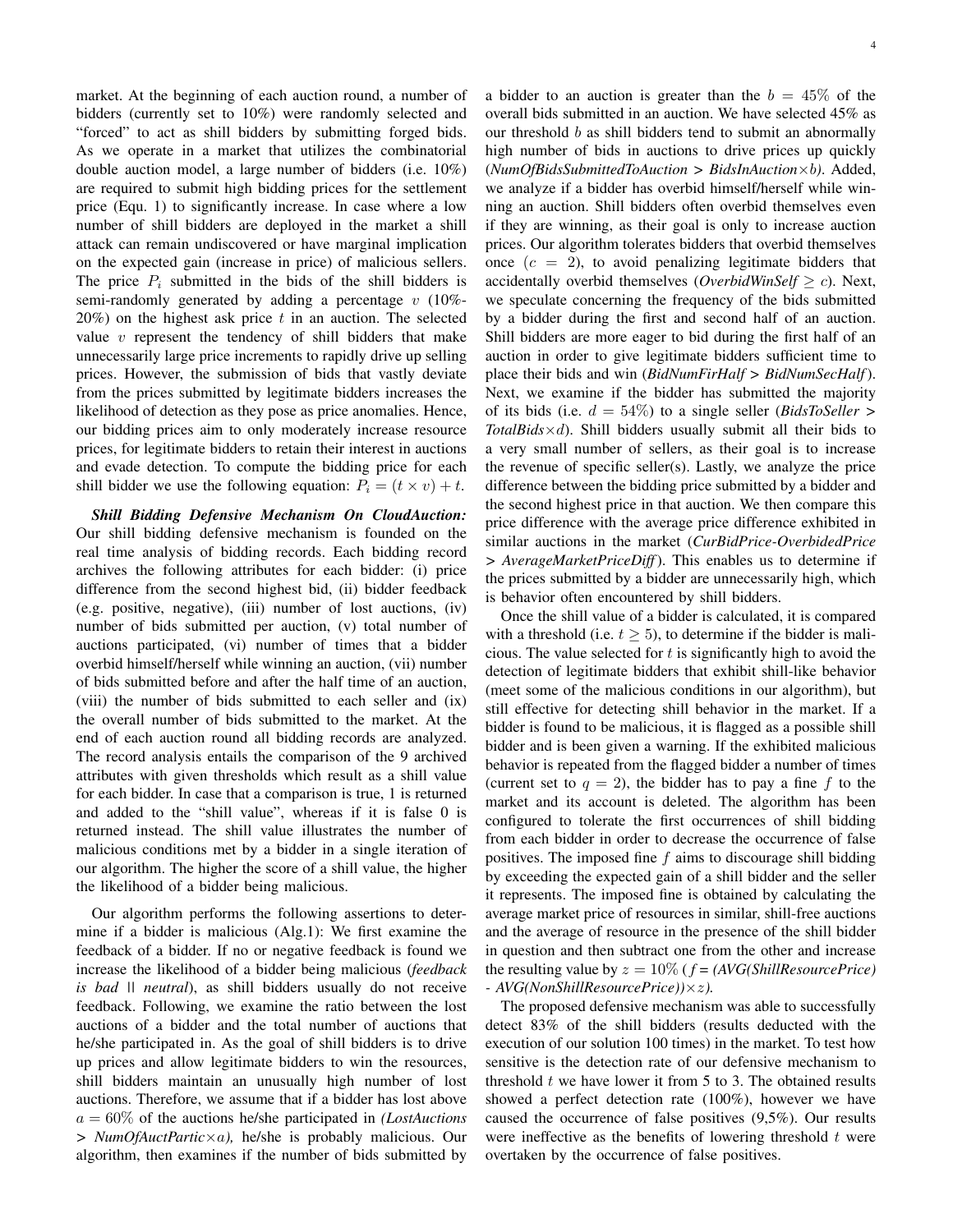Algorithm 1 Shill bidding defensive mechanism pseudocode

| $\mathbf{r}$ $\mathbf{r}$ and $\mathbf{r}$ and $\mathbf{r}$ and $\mathbf{r}$ are $\mathbf{r}$ and $\mathbf{r}$ and $\mathbf{r}$ are $\mathbf{r}$ |
|--------------------------------------------------------------------------------------------------------------------------------------------------|
| for $i=1$ to Nth Bidder do                                                                                                                       |
| shillValue:=0                                                                                                                                    |
| <b>if</b> (feedback = bad $\parallel$ neutral) <b>then</b>                                                                                       |
| shillValue:=shillValue+1                                                                                                                         |
| end if                                                                                                                                           |
| <b>if</b> (LostAuct > NumOfAuctPartic $* a$ ) <b>then</b>                                                                                        |
| shillValue:=shillValue+1                                                                                                                         |
| end if                                                                                                                                           |
| <b>if</b> (NumOfBidsSubmittedToAuction > BidsInAuction $* b$ ) <b>then</b>                                                                       |
| shillValue:=shillValue+1                                                                                                                         |
| end if                                                                                                                                           |
| <b>if</b> (OverbidWinSelf $\geq c$ ) <b>then</b>                                                                                                 |
| shillValue:=shillValue+1                                                                                                                         |
| end if                                                                                                                                           |
| <b>if</b> (BidNumFirHalf > BidNumSecHalf) <b>then</b>                                                                                            |
| shillValue:=shillValue+1                                                                                                                         |
| end if                                                                                                                                           |
| <b>if</b> (BidsToSeller > TotalBids $*d$ ) <b>then</b><br>shillValue:=shillValue+1                                                               |
| end if                                                                                                                                           |
| <b>if</b> $(CurBidPrice-OverbidedPrice > AverageMarketPriceDiff)$ then                                                                           |
| shillValue:=shillValue+1                                                                                                                         |
| end if                                                                                                                                           |
| <b>if</b> (ShillValue $\geq t$ ) <b>then</b>                                                                                                     |
| FlagAsPossibleShillBidder()                                                                                                                      |
| WarnBidder()                                                                                                                                     |
| end if                                                                                                                                           |
| <b>if</b> (TimesFlagged $\geq q$ ) then                                                                                                          |
| PayFine $(f)$                                                                                                                                    |
| DeleteAccount()                                                                                                                                  |
| end if                                                                                                                                           |
| end for                                                                                                                                          |
|                                                                                                                                                  |

*Comparative Results:* Our comparative results illustrate the variations observed in the average accumulated profit of Datacenters in the presence and absence of shill bidders and our solution in CloudAuction market. Our initial tests were performed in the absence of shill bidders, witnessing a profit margin that proportionally increased to the numbers of bidders in the market (Fig. 1, round dotted blue line).

Following, we have tested CloudAuction to shill bidders, where a higher average market price with a disproportional, continuous growing trend exhibited. The average accumulated market price in the absence of shill attackers was \$242.36, where in their presence it was increased to \$313.91 (Fig. 1, long dashed red line). The upsurge in the price demonstrates that even if shill bidders submit bids with only moderate increments in their bidding prices, legitimate bidders will still not be able to acquire resources at optimal prices.

Lastly, we have tested CloudAuction to the existence of shill bidders and our defensive mechanism. We have witnessed a significant drop in the average profit margin of Datacenters and similar price fluctuations to the experiment conducted in the absence of shill bidders (Fig. 1, square dotted green line). *2) Reputation Attack:*

*Reputation Attack On CloudAuction:* To perform reputation attacks on CloudAuction we have introduced a reputation status for each seller and allowed bidders to: (i) submit feedback to sellers according to their end service satisfaction and (ii) specify in their bids the reputation of the sellers they would like to obtain services from. Depending on the nature of the market and the services/resources that it trades, different types of feedback (comprising different information) can be used to enable users to express their opinions. For the purposes of our experiment we assume that all feedback



Figure 1. Illustrates the average market price in the absence and presence of shill bidding attackers and our solution

are grounded on five causes: (i) seller failure to meet resource demands (e.g. allocated fewer resources, etc.), (ii) seller failure to allocate resources, (iii) seller failure to satisfy the QoS requirements of a bidder, (iv) payment issues and (v) hardware or software errors that restricted the bidder from acquiring the won resources. To test the CloudAuction market to reputation attacks we have simulated 3 Datacenters and 25 Databrokers. At the end of each auction round we randomly select one bidder that won, paid and received resources from a seller to submit a false bad feedback to that seller.

*Reputation Attack Defensive Mechanism On CloudAuction:* To defend against reputation attacks, we automatically intercept bad feedback for analysis prior to their publication. During analysis the following aspects (Alg. 2) are examined: (i) has the bid successfully received by the seller in question? (ii) has the bid been served? (iii) has the bidder been allocated the requested amount of bandwidth, CPUs and RAM? (iv) is the agreed price paid? and (v) have any hardware or software errors been reported during the utilization of the resources by the bidder? If the analysis illustrates that the bidder has valid reasons for submitting bad feedback, the feedback is released and submitted to the seller, whereas if the analysis shows that the bidder had invalid reasons, its feedback is discarded and a bad feedback is submitted to the bidder.

| <b>Algorithm 2</b> Reputation defensive mechanism pseudocode                       |
|------------------------------------------------------------------------------------|
| <b>if</b> (BadFeedback is Received) <b>then</b>                                    |
| Intercept(Feedback)                                                                |
| end if                                                                             |
| if<br>(Bid is Received) & (Bid is Served) & (ReqBW $>$ AllocBW) &                  |
| (ReqMIPS > AllocMIPS) & (ReqRAM > AllocRAM) & (PaidPrice $\leq$                    |
| BidPrice) & (Payment is Performed) & (SoftErrors $\parallel$ HardErrors not found) |
| then                                                                               |
| Delete(Feedback)                                                                   |
| SubmitBadFeedback(bidder)                                                          |
| else                                                                               |
| <b>ReleaseFeedback</b>                                                             |
| SubmitBadFeedback(seller)                                                          |
| end if                                                                             |

Our solution was able to detect all cases of false feedback. The defensive mechanism illustrated that in some occasions it is feasible to efficiently (low overhead) and proactively determine the validity of feedback in electronic markets, without the need for human intervention and manual revision.

*Comparative Results:* To determine how sellers are affected in the absence and presence of false bad feedback in the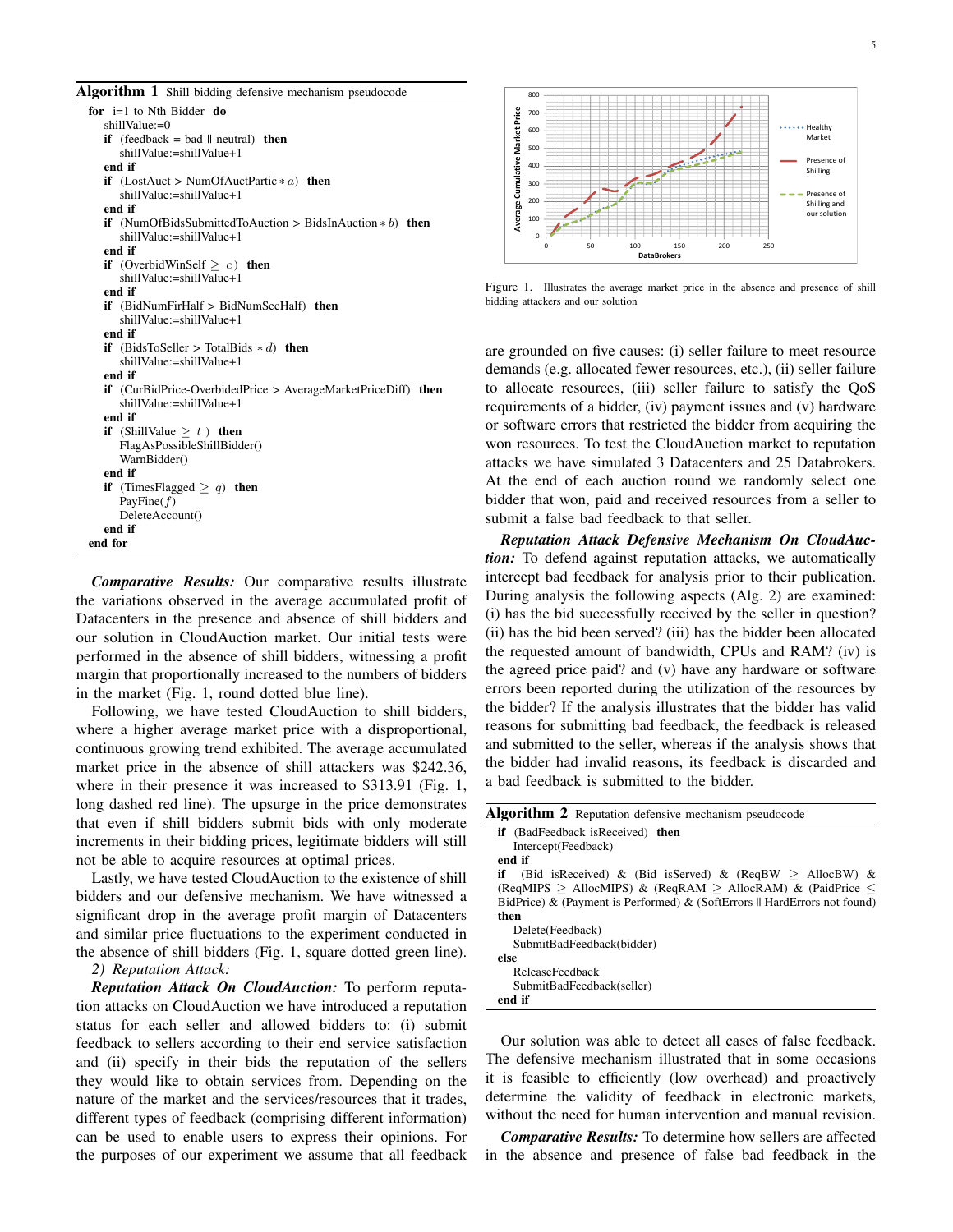|                  | *****BidderDatacenter: Datacenter 1***** |
|------------------|------------------------------------------|
| <b>Broker ID</b> | Debt                                     |
| 17               | 10352.54                                 |
| 19               | 10905.24                                 |
| 20               | 9419.52                                  |
| 21               | 4573.57                                  |
| 22               | 11027.92                                 |
| 7                | 7924.02                                  |
| 24               | 11542.81                                 |
| 9.               | 10937.69                                 |
| 25               | 15032.44                                 |
| 11               | 6095.56                                  |
| 15               | 17808.89                                 |
|                  | **********************************       |
|                  | *****BidderDatacenter: Datacenter 2***** |
| <b>Broker ID</b> | Debt                                     |
| 16               | 864.63                                   |
| 17               | 207.01                                   |
| 18               | 1649.32                                  |
| 23               | 9653.54                                  |
|                  |                                          |
|                  | *****BidderDatacenter: Datacenter_3***** |
| <b>Broker ID</b> | Debt                                     |
| 16               | 19421.3                                  |
| 17               | 1420.44                                  |
| 18               | 3034.15                                  |
| 21               | 8731.3                                   |
| 6                | 3214                                     |
| 23               | 11256.11                                 |
| 8                | 6064.73                                  |
| 10               | 7216.55                                  |
| 11               | 1161.08                                  |
| 13               | 29287.25                                 |
| 14               | 18163.49                                 |
|                  |                                          |

Figure 2. Illustrates the profit of each seller in the absence of false bad feedback

|           | *****BidderDatacenter: Datacenter 1***** |
|-----------|------------------------------------------|
| Broker ID | Debt                                     |
| 6         | 2115.44                                  |
| 7         | 15947.9                                  |
| 8         | 9568                                     |
| 10        | 5292.84                                  |
| 12        | 14698.64                                 |
| 14        | 11341.64                                 |
| 16        | 8272.02                                  |
| 17        | 17479.58                                 |
| 18        | 12696.94                                 |
| 19        | 5956.42                                  |
| 20        | 3270.04                                  |
| 21        | 1194.58                                  |
| 22        | 5922.82                                  |
| 23        | 4295.91                                  |
| 24        | 8999.93                                  |
| 25        | 19962.46                                 |
|           |                                          |
|           | *****BidderDatacenter: Datacenter 2***** |
| Broker ID | Debt                                     |
| 18        | 4409.8                                   |
| 6         | 4515.18                                  |
| 7         | 4889.66                                  |
| 23        | 9030.35                                  |
| 8         | 7011.56                                  |
| 9         | 6110.53                                  |
| 25<br>11  | 2680.72                                  |
| 13        | 7418.66<br>5887.33                       |
| 15        | 6226.39                                  |
|           |                                          |
|           | *****BidderDatacenter: Datacenter 3***** |
| Broker ID | Debt                                     |
| 6         | 1716.92                                  |
| 11        | 7310.02                                  |
| 13        |                                          |
|           | 3964.28                                  |

Figure 3. Illustrates the profit of each seller in the existence of false bad feedback

market, we have initially configured CloudAuction to operate with no false bad feedback and then introduced bad feedback to seller Datacenter3. Bidders were programmed to avoid sellers with bad reputation to simulate the reluctance of real world bidders to be associated with bad reputation sellers. Our test illustrated a vast variation in the profit margin of the seller with bad reputation. In the absence of false bad feedback Datacenter3 was able to obtain 11 bids (Fig. 2), where in the presence of false bad feedback the number of bids (3 bids) and its profit dramatically decreased (Fig. 3). The debt column in Fig. 2 and Fig. 3 presents the money received by Datacenters for their resources in the absence and presence of false bad feedback respectively.

#### *3) Monopoly Attack:*

*Monopoly Attack On CloudAuction:* To perform our monopoly experiments we have simulated 3 Datacenters and 25 Databrokers. At the beginning of each simulation round we

randomly select one seller that forwards requests for leasing resources from rival sellers until it exceeds the ownership of the 50% of the resources in the market. This aims to simulate the malicious behavior of a seller that buys up resources and corners the market.

*Monopoly Defensive Mechanism On CloudAuction:* According to the work of Oswald [27], if a vendor owns more than 40% of the market shares then it is likely that it is a case of monopoly. Based on [27], our monopoly solution flags sellers that own more than  $m = 40\%$  of the overall market resources as suspicious. Suspicious sellers are further examined to determine if they were intentionally buying up resources to corner the market. The analysis entails the examination of a seller's: idle resources; used resources; and the number of requests made for leasing resources. If the vast majority of a sellers resources are in idle state (current threshold:  $i = 70\%$ ), and has repeatedly submitted requests for leasing resources (current threshold: average number of leasing requests per hour) from rival sellers, it is classified as malicious. If a seller is found malicious, its leasing capability is revoked for a period of time  $t$  and its selling price is restricted to the average market selling price (Alg. 3). Thus, sellers have no incentive for cornering the market as if they are discovered they will lose their purchasing capabilities and will not be able to increase the price of their resources.

| Algorithm 3 Monopoly defensive mechanism pseudocode                                            |
|------------------------------------------------------------------------------------------------|
| <b>if</b> (sellerRAM > marketRAM $*$ m)    (sellerStorage > marketStorage $*$ m)               |
| $\parallel$ (sellerBW > marketBW $\ast$ m) $\parallel$ (SellerMIPS > marketMIPS $\ast$ m) then |
| flag(suspicious Seller)                                                                        |
| end if                                                                                         |
| if<br>(seller is suspicious) & ((idleSellerRAM > totalSellerRAM $* i$ )                        |
| $(idleSellerBW > totalSellerBW * i)    (idleSellerStorage)$<br>Ш<br>$\geq$                     |
| totalSellersStorage * i) $\parallel$ (idleSellerMIPS > totalSellersMIPS * i)) &                |
| (NumOfReq > MarketReqPerHour/NumOfSellers) then                                                |
| Flag (Malicious seller)                                                                        |
| PausePurchaseCapabilities $(t)$                                                                |
| RestrictHighSellPriceForSeller (AverageMarketSellingPrice)                                     |
| end if                                                                                         |

The proposed defensive mechanism was able to successfully detect all cases of monopoly attack. Regardless of the successful detection and mitigation of monopoly attacks, our algorithm is not able to solve the situation where an attacker distributes the overall amount of owned resources to multiple fake seller accounts, to evade detection and still maintain the majority of resources in the market. However, even in this occasion the attacker is penalized as it is both harder and more expensive to maintain multiple accounts.

*Comparative Results:* Our results illustrate how the average price of each traded resource is affected in the presence and absence of a monopoly attack in CloudAuction. We have observed that monopoly can significantly increase the average price of resources. This can lead into damaging the profit of other sellers (due to lack of available resources) and harming the financial interests of bidders as they will only be able to obtain resources at higher costs. More specifically, we observed that in the absence of monopoly attacks the average price for leasing RAM (per 1 MByte), storage ( per 1 GByte) and bandwidth (per 1 Mbit/s) was \$4.8, \$4.8 and \$5.2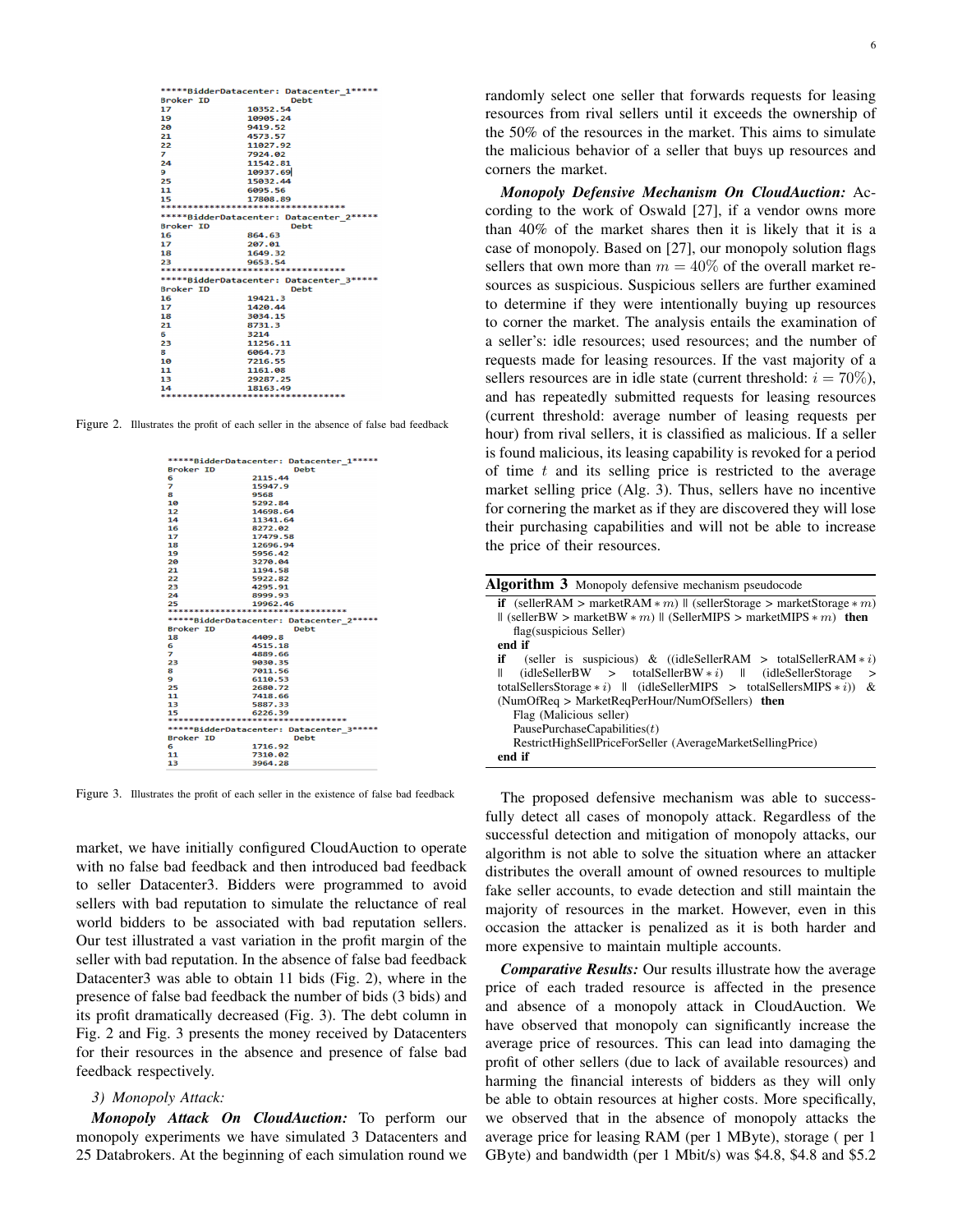

Figure 4. Illustrates the average price of resources in the existence/absence of monopoly

respectively, where when we introduced a monopoly attack the prices escalated to \$6.2, \$6.1 and \$5.2 (Fig. 4).

## *4) Denial of Payment Attack:*

*Denial of Payment Attack On CloudAuction:* To perform denial of payment attacks in CloudAuction we have simulated 3 Datacenters and 25 Databrokers. At the beginning of each simulation run we randomly select a number (currently set to the 15%) of ongoing auctions and force them to remain at matching stage and not to proceed to payment. This simulates the behavior of bidders that refuse payment to sellers. The big number of bidders selected for performing this attack aims to exemplify the effects of the certain attack on the sellers' profit and the overall revenue of online markets.

*Denial of Payment Defensive Mechanism On CloudAuction:* The proposed solution (Alg. 4) is founded on the real time analysis of bidding records. Each bidder in the market maintains a bidding record that archives the following attributes: (i) price difference from the second highest bid, (ii) bidder feedback, (iii) number of bids submitted to each seller, (iv) number of bids submitted to the market, (v) number of times that a user denied payment for won resources and (vi) number of won auctions. At the end of each auction round all bidding records are analyzed. The outcome of the analysis is expressed as a value (unpaid-status value). The unpaid-status value is calculated by comparing the six archived bidding attributes with given thresholds. In case that a comparison is true, 1 is returned and added to the unpaid-status value, where if it is false 0 is returned. The unpaid-status value illustrates the total number of malicious conditions met by a bidder in a single iteration of our algorithm. The higher the score of the unpaid-status, the higher the likelihood of a bidder to be malicious. Our defensive algorithm first examines the number of bids send to each seller by a bidder. Bidders that intentionally refuse payment to sellers, have specific targets that they submit all their bids to. Hence, we check if a bidder has submitted more than a number of its overall bids (i.e.  $d = 50\%$ ) to a single seller (*BidsToSeller* > TotalBids×d). Following, we examine the ratio between the total number of won auctions and the times denied payment. We consider bidders that have denied payment to more than  $w = 50\%$ of their won auctions, as probably malicious, as legitimate bidders bid to win and purchase resources excluding few, exceptional circumstances. Lastly, we analyze the price difference between the bidding prices submitted by a bidder and the second highest price in that auction. We then compare this price difference with the average price difference

exhibited in similar auctions (*CurBidPrice-OverbidedPrice > AverageMarketPriceDiff*). This enables us to determine if the prices submitted by a bidder are unnecessarily high, which is behavior often witnessed by malicious bidders that want to guarantee that they win auctions and deny payment to sellers.

Once the unpaid-status value is calculated, it is compared with a given threshold (currently set to  $u = 3$ ), which determines if a bidder is malicious. If a bidder is found malicious, he/she is warned and the maximum number of bids that can submit in the market is restricted to the  $s = 30\%$  of the average number of bids submitted in the market per hour (*(TotalMarketBidsPerHour/NumOfBidders)*×s). If the bidder repeats the same malicious behavior a number of times (i.e.  $k = 3$ , then he/she has to pay a fine and its account is discarded. The imposed fine is the  $f = 8\%$  of the total cost of the unpaid won auctions. Though we consider  $f$  to be reasonably low for attackers to afford and high enough to discourage them, however it can be adjusted according to how strict the penalty should be.

| Algorithm 4 Denial of payment defensive mechanism pseudocode           |
|------------------------------------------------------------------------|
| for (1st to Nth Bidder) do                                             |
| UnpaidStatus: $=0$                                                     |
| <b>if</b> (feedback = bad $\parallel$ neutral) <b>then</b>             |
| $UnpaidStatus := UnpaidStatus + 1$                                     |
| end if                                                                 |
| <b>if</b> (BidsToSeller > TotalBids $* d$ ) <b>then</b>                |
| $UnpaidStatus := UnpaidStatus + 1$                                     |
| end if                                                                 |
| <b>if</b> (TimesDeniedPayment > WonAuctions $* w$ ) <b>then</b>        |
| UnpaidStatus:= UnpaidStatus+1                                          |
| end if                                                                 |
| <b>if</b> $(CurBidPrice-OverbidedPrice > AverageMarketPriceDiff)$ then |
| UnpaidStatus:= UnpaidStatus+1                                          |
| end if                                                                 |
| <b>if</b> (UnpaidStatus $> u$ ) <b>then</b>                            |
| FlagAsMalicious()                                                      |
| WarnBidder()                                                           |
| $MaxBidsPerHour(Average MarketBidsPerHour * s)$                        |
| end if                                                                 |
| <b>if</b> (Times Flagged $\geq k$ ) then                               |
| PayFine(PriceUnpaidResources $*f$ )                                    |
| DeleteAccount()                                                        |
| end if                                                                 |
| end for                                                                |
|                                                                        |

We have executed our defensive mechanism 100 times to assert its effectiveness and accuracy. Our results illustrated a high detection rate reaching the 92% of the malicious bidders in the market. We have attempted to improve the detection rate of our mechanism by lowering threshold  $k$  from 3 to 2. The results were contradictory, as the detection rate increased to 97.3%, but it also miss-classified 8% of the legitimate bidders as malicious. The increase in false positive can be attributed to the lack of sufficient bidding data for some of the bidders due to the short time they were registered in the market. Regardless of the effectiveness of our solution, attackers can evade detection by discarding their fake bidding account after each auction and then create a new one for the next auction of interest. To mitigate the certain shortcoming, we impose a registration fee (currently set to \$80) on newly registered bidders to discourage the creation of multiple fake bidding accounts. The registration fee is reserved by the auctioneer and is used to pay the first won resources of the bidder.